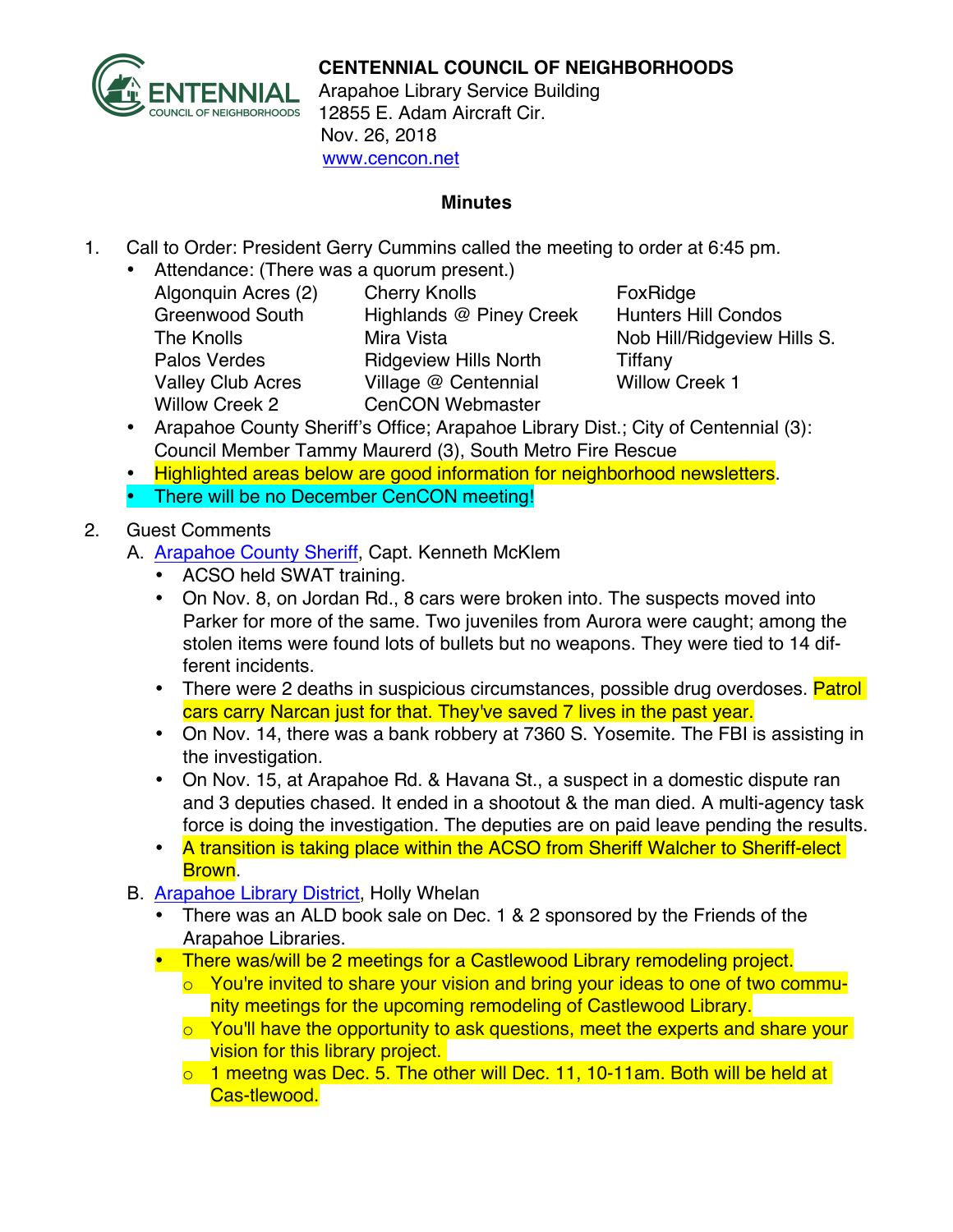- o Staff from ALD, OZ Architecture, & Adolfson & Peterson Construction will facilitate. Light refreshments will be served.
- Discover DNA Testing
	- $\circ$  DNA testing has skyrocketed in popularity in the last couple of years. In fact, Ancestry sold 3 times more kits over Black Friday weekend in 2017 than in all of 2016.
	- o Affordable, accessible, direct-to-consumer DNA tests make it easier than ever for people to determine their ethnicity, reveal health facts, find long-lost relatives and more.
	- o On Dec. 1 at Southglenn and Dec. 11, 6:30, at Smoky Hill, genetic genealogy expert Greg Liverman gave/will give a program on the various types of DNA tests to help you determine which is right for you and what to do with the results.
	- o For more information, visit the website.
- Castlewood Holiday Open House
	- $\circ$  Drop by the Library on Sunday, Dec. 16, 2-4pm, for kids crafts, Makerspace tours, carolers, & cookies.
	- o For more information visit: [arapahoelibraries.org/events.](http://www.arapahoelibraries.org/events)
- C. [Arapahoe Park & Rec District](http://www.aprd.org), Delos Searle, Asst. District Manager
	- See the attached flyer on the APRD Holiday Pass, good through 1/17
	- There are lots of camps and fun stuff to kids busy while on break.
	- Park irridgation is shut down for winter and the pools are being rehabbed.
	- In the spring, the playground and trees are being rehabbed for Piney Creek Hollow Park & trailhead.
- D. Fire District, [South Metro](http://www.southmetro.org/) Fire Rescue, Kevin Milan
	- Unification update: Littleton did vote to join South Metro on 11/6 & will become part of the district on 1/1. We're excited about bringing the organizations together.
	- Station 32 (Orchard & Quebec): Sat. 32 is finally ready to go & has started operations. There will be a grand opening ceremony in Jan.
	- SMFRD had a Recruit Academy class graduation on 11/30.
	- Active threat training: SMFR is hosting training this month at local churches with regional law enforcement, fire/rescue, and hospital partners to learn from the past and bring calm to chaos through immersive training.
		- o Using the latest in medical cut suit technology, South Metro Firefighters are practicing live saving medical procedures on real people. You can take an inside look at how actors are helping first responders & hospital personnel train for the aftermath of active threat incidents, on this month's episode of South Metro Unscripted.
- F. [South Suburban Parks & Rec District,](http://www.SSPR.org) Jamie DeBartolomeis (not present)
- G. [City of Centennial](http://www.centennialco.gov), Tammy Maurer, Council member for Dist. 2
	- Dist. 1 is looking for a place to meet. Dist. 2 met on 11/27. Dist. 4 meets w/HOAs.
	- The Youth Commission is planning a Senior Prom for age-wise seniors (date TBD). Their also working w/school admin. & leaders to host a community mental health meeting (date TBD).
	- The Senior Commission hosts:
		- o A holiday concert, 12/6.
		- o An afternoon with Afternoon with Abraham Lincoln on 2/7, 1-2pm.
		- o Comedian & veterenarian Dr. Kevin Fitzgerld, 2/28, 2-3pm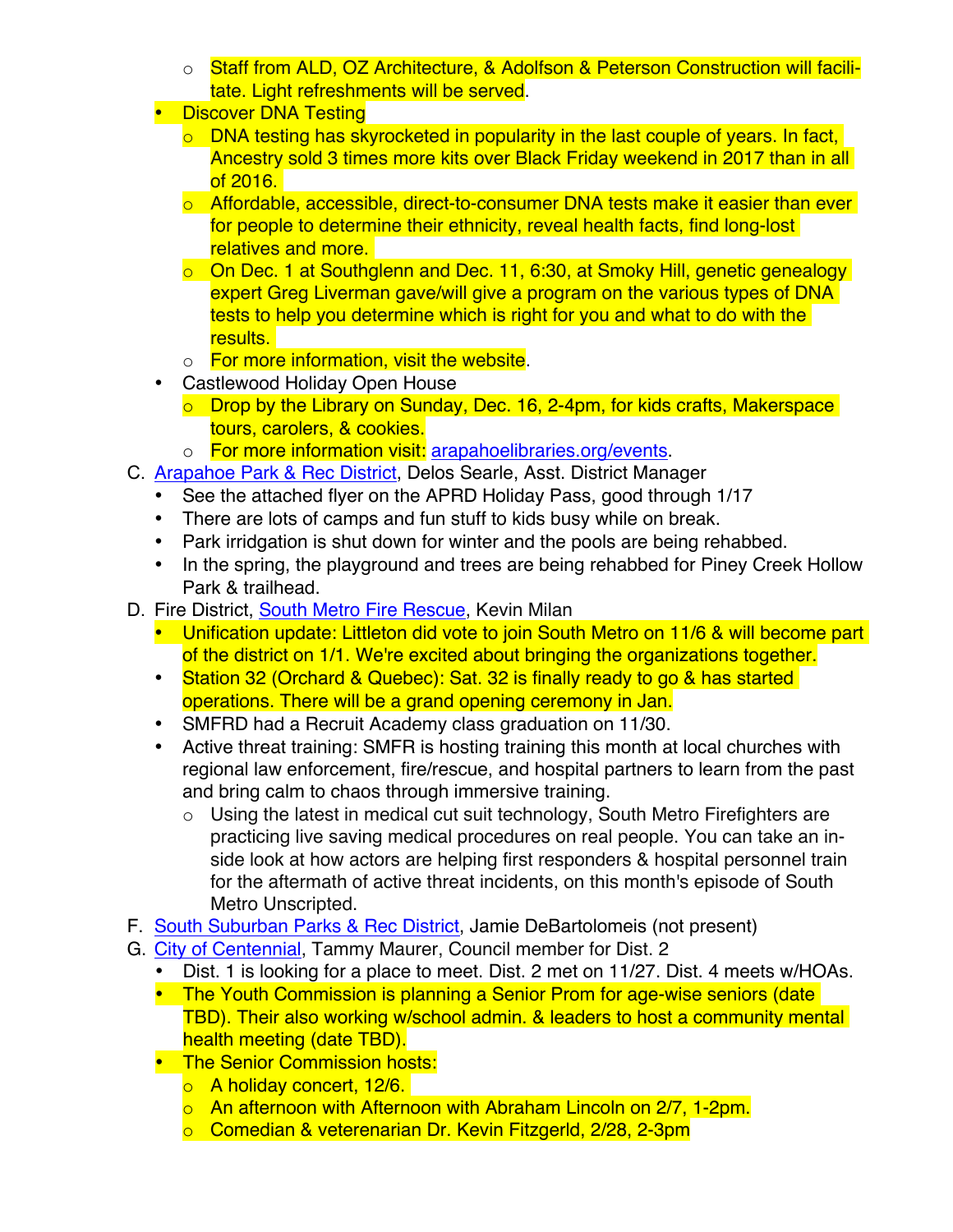- Available on Centennial's website: Home Fit Guide. This is a reference for implementing universal design features to use or plan for products & environments to allow you to age in your home. Go to [www.centennialco.gov/lifelonghomes.](http://www.centennialco.gov/lifelonghomes) Ex.: If you use a step stool, does it have nonslip surface and a handle you can grip?
- 3. A Conversation with Centennial City Manager Matt Sturgeon, Asst. City Managers Andy Firestine & Elisha Thomas
	- Ting is coming to FoxRidge. They need to hire more contractors to lay fiber.
	- Interesting discourse regarding the relationship and the roles between City employees, the residents (CenCON), and the developers. We all realize that it's difficult to achieve a high number of residents who will be engaged. The City may only hear the loud ones (the squeaky wheel) and assume that is the voice of the 110,000 residents.
	- CenCON needs to have more effective communication and more time from the City regarding rezoning & new development plans. There is a missing link and we need to bridge this gap. They stated they have heard us.
	- Growth is inevitable and has been forced because of TABOR/Gallagher laws that allow us to compete for sales tax and therefore the City seems to be on the side of the Developers. Centennial has lots of infill opportunities and we need conversations to happen between the City and CenCON with enough time to effect change if needed.
- 4. CenCON Business
	- A. President, Gerry Cummins
		- We're going into a new CenCON year and dues are due on April 1 with a membership form for current information on your association.
	- B. 1st Vice President, Nancy Nickless
	- B. Secretary, Andrea Suhaka (will not be present)
		- A motion was made, seconded, & passed unanimously to approve the Oct. minutes as emailed. (Doerr//Middleton)
	- C. Treasurer's report, Roberta Allen
		- Balance Forward: \$2537.62
		- Deposits: 0.
		- Expenses: Donation to ALD 600.
		- Interest Income: 0.
		- Ending Balance: \$1937.62
		- There are 42 members.
- 5. Plans, Rhonda Livingston, 2nd VP
	- *Orchard Estates*, 6090 S. Franklin St.: a parcel of 4.63 acre (zoned NC2A) would be divided into 2 parcels, both larger than 2 acres. Zoning would remain unchanged.
	- *Peakview Place*, Plat change review, near Greenwood Plaza Blvd & East Caley Ave: the fourth filing reconfigures lots 1 & 2, Block 1 & Tract A and vacates portions of the exsiting drainage and access easements previously dedicated through prior plats of Peakview Place.
	- The Planning & Zoning meeting scheduled for Nov. 28 has been moved to Dec. 12. The Commission will start at 6 pm for Fellowship Community Church, 15475 E Fair Pl.: proposal is to construct a 4-story, 63,684 sf, 209 unit, age restricted, congregate care facility.
- 6. Adjourn: 9pm